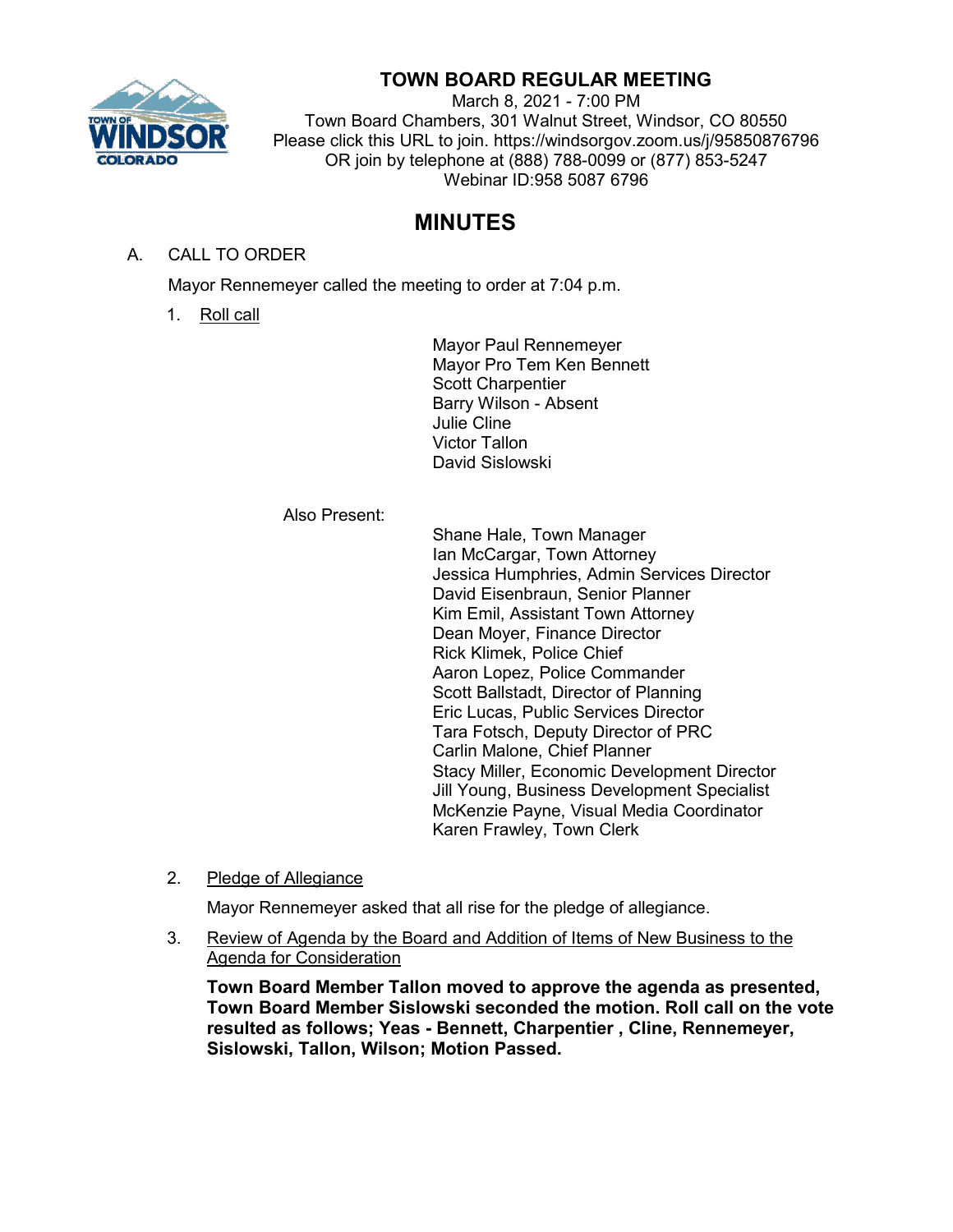#### 4. Board Liaison Reports

• Town Board Member Charpentier - Chamber of Commerce, Clearview Library Board

Town Board Member Charpentier reported that there are no updates for either board.

• Town Board Member Wilson - Planning Commission, Larimer County Behavioral Health Policy Council

Town Board Member Wilson was absent.

• Mayor Pro Tem Bennett – Water and Sewer Board, 34, and I-25 Coalition's

Mayor Pro Tem Bennett reported that the Water and Sewer Board will meet this Wednesday at 6:30 a.m. where the Mayor will be providing information on the Mayor's Water Challenge.

Mayor Pro Tem Bennett reported that the 34 and 25 Coalition met last Wednesday and Thursday and is taking some time to review the 2017 planning and environmental study completed on the entire corridor. They will be looking at data to identify needs, safety issues, community needs, and traffic flow while identifing some priorities. The priorities will be flexible depending on resources available, projects being shovel ready, and potential new funding. For Windsor, it is important to keep in mind the transportation master plan, priorities, and being flexible.

• Town Board Member Cline – Tree Board, Poudre River Trail Corridor Authority, Historic Preservation Commission

Town Board Member Cline reported that there are no updates for the Historic Preservation Commission.

Town Board Member Cline reported that the Tree Board met on February 23rd and reviewed and selected the winners of the Arbor Day Calendar submissions. The Tree Board also spoke about the Mayor's Water Challenge.

Town Board Member Cline reported that the Poudre River Trail Corridor Authority will meet on Thursday, but the subcommittee has met and reviewed a creative brief that was put together by the marketing consulting team.

• Town Board Member Tallon - Parks, Recreation and Culture Advisory Board, Great Western Trail Authority

Town Board Member Tallon reported that the Parks, Recreation, and Culture Advisory Board met but he was unable to attend the meeting and will provide an update at a later meeting.

Town Board Member Tallon reported that the Great Western Trail Authority is still working with a family who has been notified that there could possibly be court action.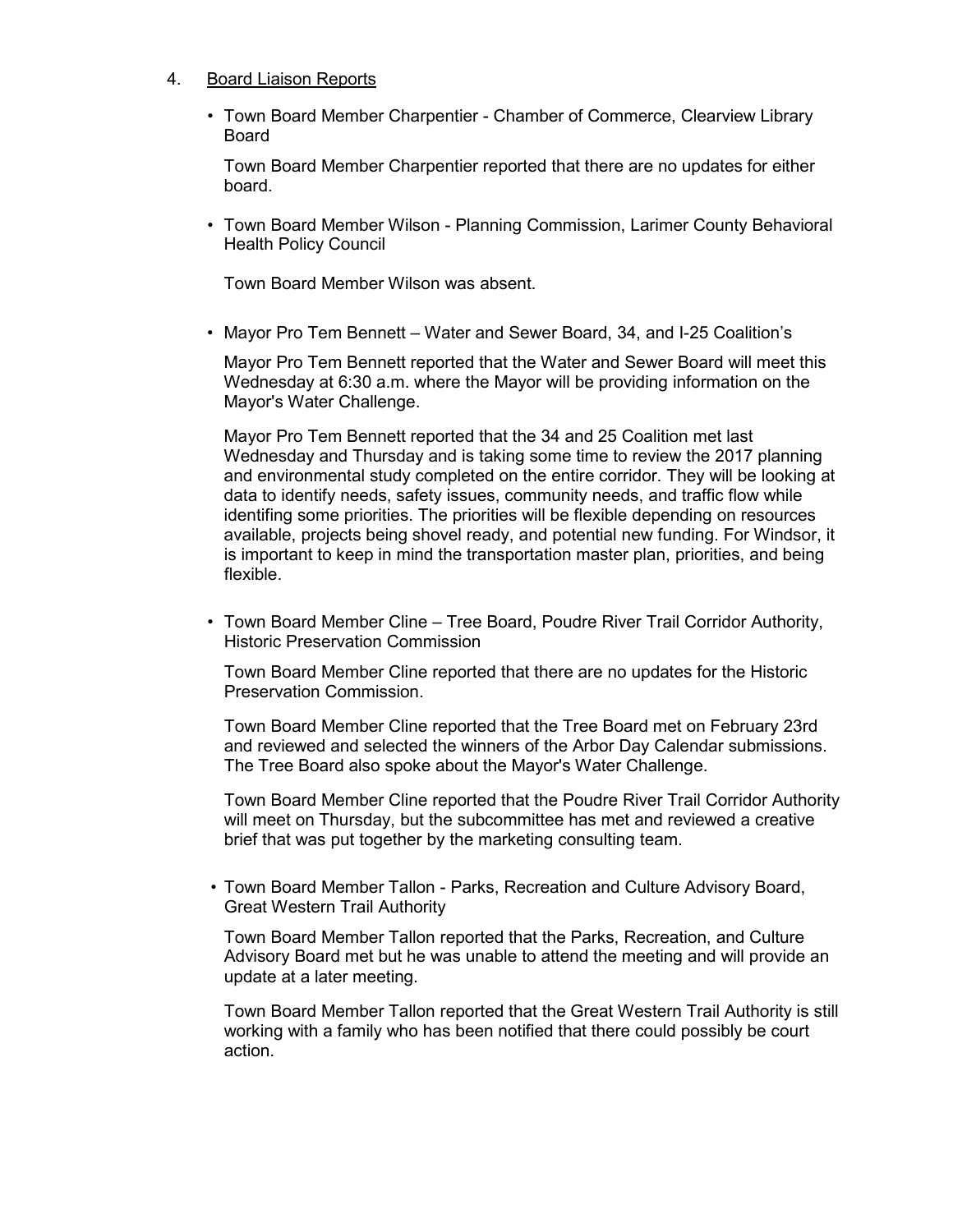• Town Board Member Sislowski - Windsor Housing Authority, Windsor Severance Fire District

Town Board Member Sislowski reported that there are no updates for either board.

• Mayor Rennemeyer - Downtown Development Authority, North Front Range MPO

Mayor Rennemeyer reported that there is no update on the Downtown Development Authority. However, the 512 Ash property has been demolished.

Mayor Rennemeyer reported that at the North Front Range MPO monthly meeting, updates were provided on the air quality program. There was a lot of time spent on the employer based trip reduction program. A new concept called environmental justice plan was also introduced and discussed.

5. Public Invited to be Heard Mayor Rennemeyer opened the meeting up for public comment, to which there was none.

#### B. CONSENT CALENDAR

- 1. Minutes of the February 22, 2021 Town Board Meeting K. Frawley, Town Clerk
- 2. Minutes of the February 23, 2021 Joint Town Board Special Meeting K. Frawley, Town Clerk
- 3. Report of Bills February 2021 D. Moyer, Finance Director
- 4. Resolution No. 2021- 12 A Resolution Approving and Adopting the Labue Subdivision Development Agreement among Vima Partners, LLC, Weld Re-4 School District and the Town of Windsor - K. Emil, Assistant Town Attorney The Labue Minor Subdivision Development Agreement is being presented for ratification by the Town Board. Under normal circumstances, this subdivision agreement would be handled administratively, and not be presented to Town Board. However, since both the school district and the Town, both governmental entities are involved, Town Board approval is required to approve and ratify the agreement.

The Labue Subdivision was originally created with a metes-and-bounds legal description. Section 17-3-40(b) of the Windsor Municipal Code regarding nonregulated land transfers requires any such properties to be formally subdivided through the appropriate process to make it a developable parcel. This subdivision formally creates the separate parcels. The site- specific development is illustrated in the Site plan and the agreement sets forth the requirements of each party for development. It is unique in that it is a three-way agreement among the original property owner, Vima Partners, LLC, the Weld RE-4 School District and the Town. Vima Partners, LLC is the original driving force of this agreement, as they are seeking to build a maintenance building to serve RainDance.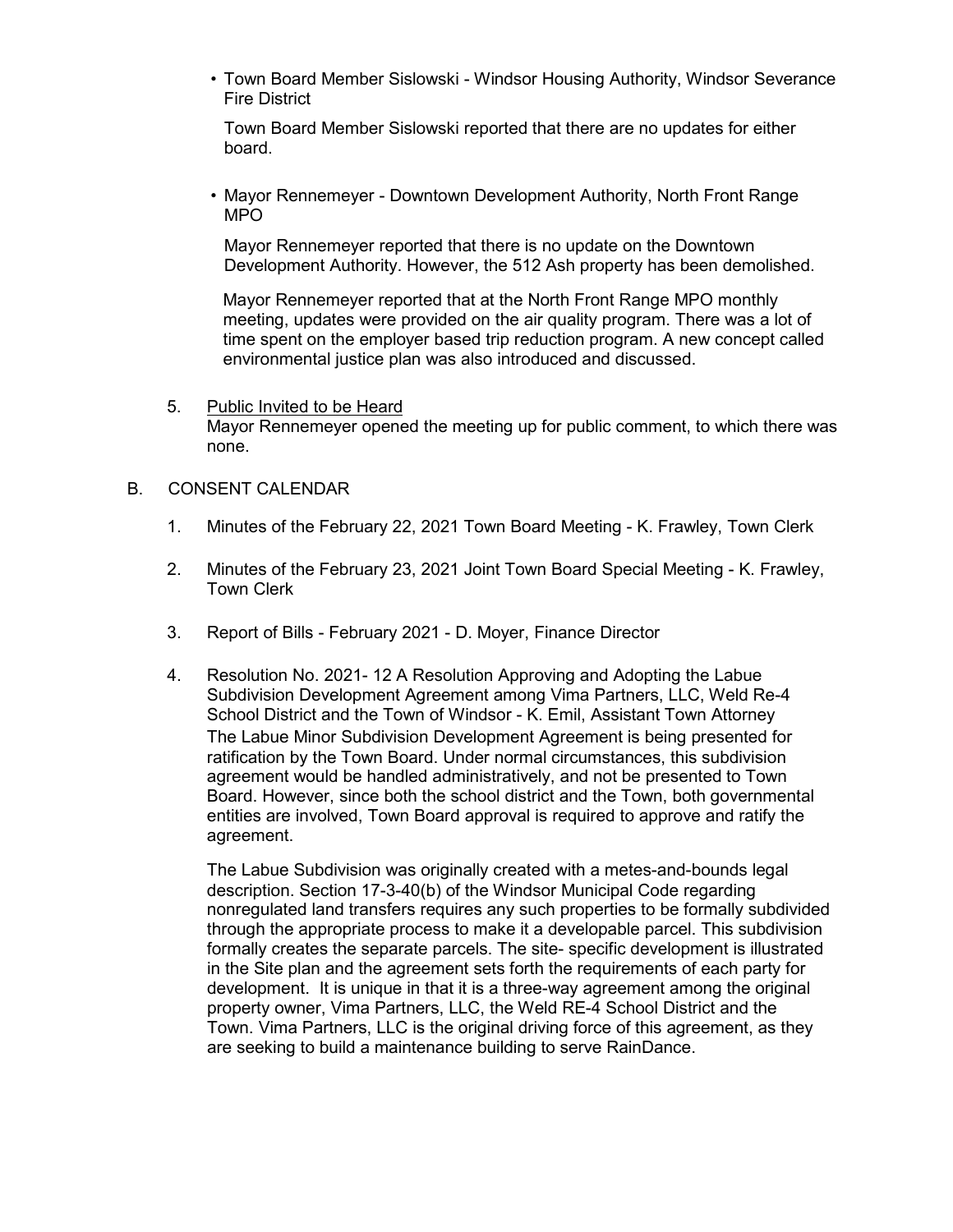Attached for your review are the Resolution, the signed Agreement, and Exhibits B-E. Exhibit A, the Site Plan and Plat was too large of a document and could not be uploaded.

**Town Board Member Tallon moved to approve the consent calendar as presented, Board Member Cline seconded the motion. Roll call on the vote resulted as follows; Yeas - Bennett, Charpentier , Cline, Rennemeyer, Sislowski, Tallon, Wilson; Motion Passed.**

#### C. BOARD ACTION

1. Public Hearing - Conditional Use Grant – Dish Wireless Canisters

The applicant, Mr. Gaito, on behalf of Dish Wireless, is requesting a Conditional Use Grant (CUG) to allow new telecommunications equipment and antenna on top of Windsor High School, located at 1100 Main Street. Town's Municipal Code allows for the establishment of wireless telecommunication equipment for the purpose and intent of accommodating the communication needs of the Town's residents and businesses. The proposed location of the new telecommunications equipment is on the roof of Windsor High School. The proposed wireless communication facilities (WCF) will consist of three stealth canister located on the roof of the school. The canisters will house the antennas and related equipment. The canisters will be painted gray to match existing vents situated on the roof. The computer equipment will be located on the ground, hidden from public view, and enclosed by a CMU wall with a gate. The CMU wall will be painted to match the existing CMU of the school. The cabling from the ground area to the roof equipment will be located hidden from the public view. The cable will be located in an elevated tray directed to each of the canisters.

Approval of the CUG request, along with an approved site plan, would allow for the construction of wireless communications canisters and associated ground equipment. Staff is currently reviewing a site plan submitted by the applicant. Standards and Requirement for Conditional Use Grants Section 16-7-50 of the Municipal Code outlines the factors to be evaluated prior to granting of a conditional use.

1. The character and quality of the area in which the use will be located.

The subject property is located between 10th and 11th street, and north of SH 392/Main Street. The subject site is generally surrounded by school facilities, open space and the Police Station and Recreation Center to the west. The north side is bordered by the Greeley Number 2 Canal.

2.The physical appearance of the use, including suitability of architectural and landscaping treatment.

The overall property is the existing Windsor High School and the proposed WCF will consist of three stealth canisters located on the southeast roof of the school. The canisters will house the antennas and related equipment. The canisters will be painted gray to match existing HVAC equipment already situated on the roof. The accessory computer equipment will be located on the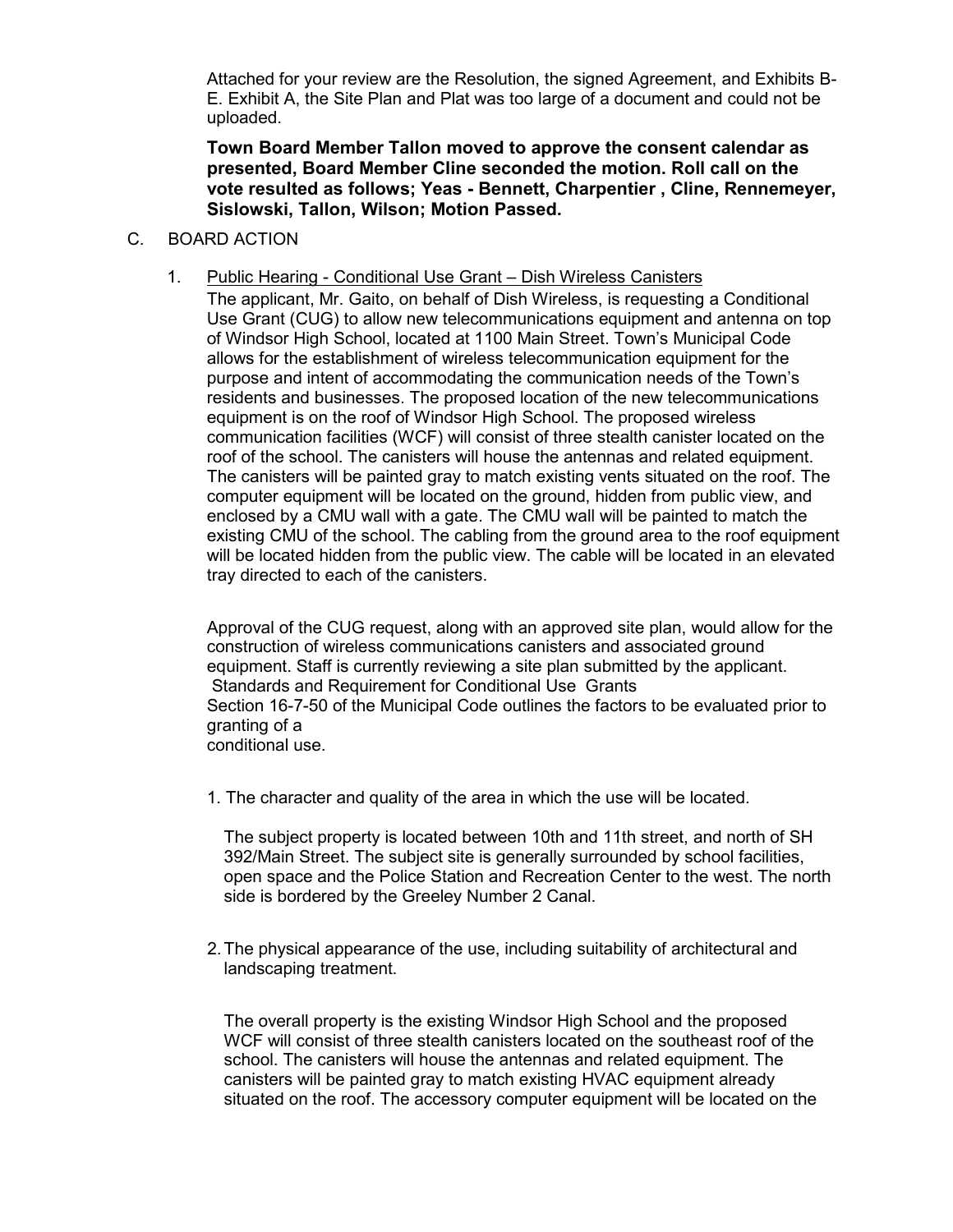ground, hidden from public view, and enclosed by a CMU wall with a gate. The CMU wall will be painted to match the existing CMU of the school. The cabling from the ground area to the roof equipment will be located hidden from the public view. The cable will be located in an elevated tray directed to each of the canisters.

3. Appropriate location of the building or buildings on the lot.

The exact location on the property has been determined by a collaborative effort between the school district, Dish Wireless and Tower Engineer Professionals. The proposed canisters and supporting equipment will be located painted to blend in with other existing roof equipment, while the supporting equipment will be behind matching CMU walls.

4. Adequate provision of parking, loading and circulation facilities.

Access to the facility will remain unchanged from what the school already has in place for circulation. No permanent parking is proposed.

5.Potential effect of the use upon off-site vehicular and pedestrian traffic circulation, with particular reference to potential traffic congestion.

The facility is unmanned and does not permit public access. After construction, the facility will only be accessed for routine maintenance and servicing. The new WCF will not contribute to increased vehicular traffic congestion.

6.Potential effect of the use on storm drainage in the area.

No drainage issues are expected from the additional WCF or supporting ground equipment.

7. Adequacy of planting screens where necessary.

No landscaping is proposed with this application as the building and walls screen all ground equipment from the public view.

8.Provision of operational controls where necessary to avoid hazardous conditions or eliminate potential air or water pollutants or other noxious influences.

The facility does not include the use or storage of hazardous or noxious material.

9.The general compatibility of the proposed use with the area in which it is to be located.

Subject property is zoned Single Family Residential (SF-1). The exact location on the property has been determined by a collaborative effort between Weld RE-4 and Dish Wireless. The site has been designed with minimal visual impacts through stealth canister design and matching CMU walls. The proposed site will become a critical component for seamless service for the Town of Windsor, as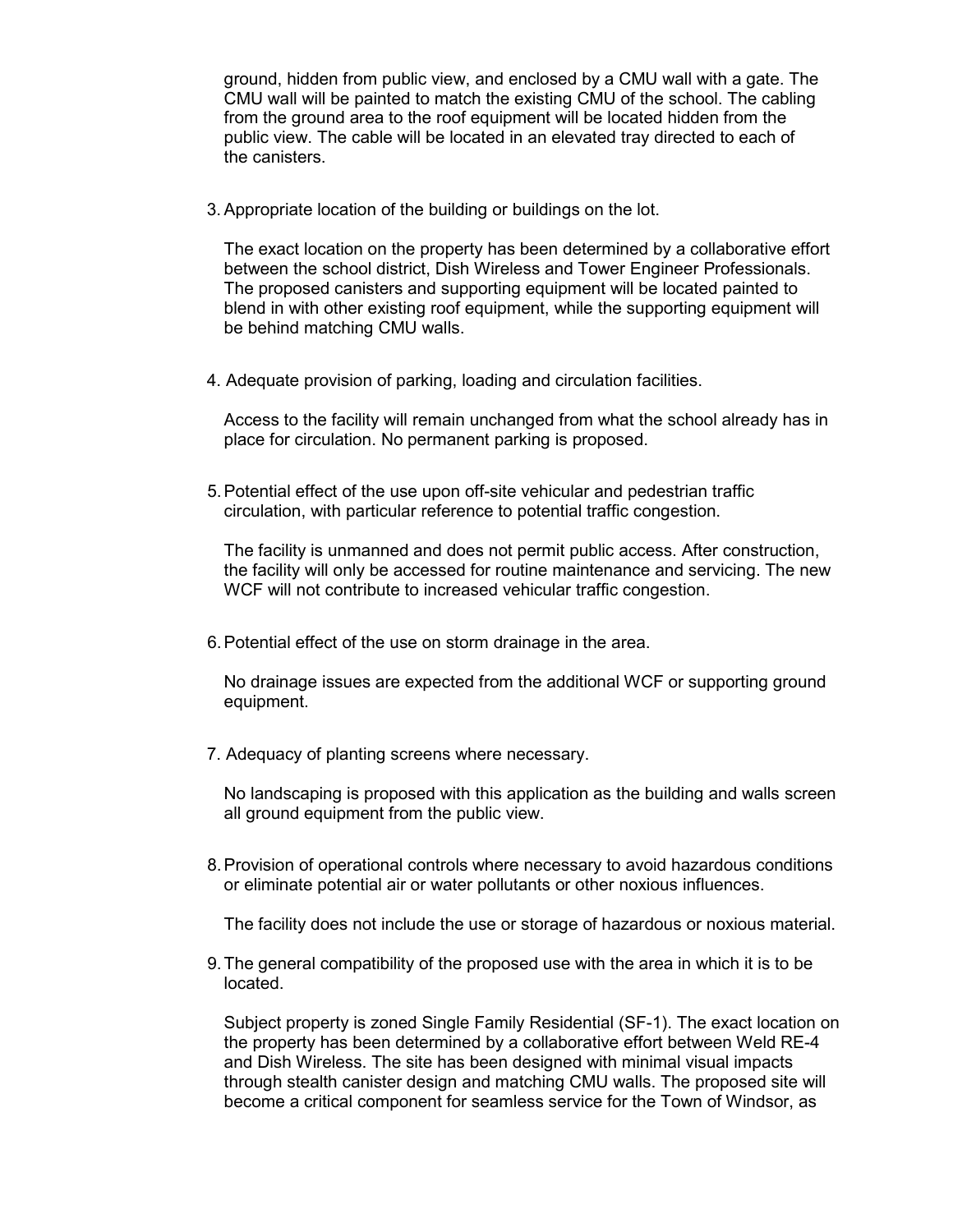well as the surrounding community. E911 services, public safety and residents of the area will all benefit from the additional technologies requested for this site.

#### **Town Board Member Sislowski moved to open the public hearing, Town Board Member Charpentier seconded the motion. Roll call on the vote resulted as follows; Yeas - Bennett, Charpentier , Cline, Rennemeyer, Sislowski, Tallon, Wilson; Motion Passed.**

Per Mr. Eisenbraun, this has been a collaborative effort between the school district and the applicant to help build out Dish Wireless' network as well as to provide future support to the school. At the February 3, 2021 meeting, the Planning Commission forwarded to Town Board a recommendation of approval of the Conditional Use Grant as presented.

Per Mr. Richard Gaito, this site will service the Town of Windsor, as well as E911, and existing other providers services. It is anticipated that other carriers customers will use this 5G network. It is anticipated that the signal strength will be about a half-mile in both directions. This will provide E911 service to anyone in the area, regardless of the provider.

Mayor Rennemeyer asked the timeline for installation and becoming operational? Mr. Gaito responded that they hope to begin construction this summer if all approvals go well. The lease still needs to be finalized with the school district. The whole network should be operational late 2021.

Town Board Member Sislowski stated that he struggles with the proposal due to the strict criteria of the CUG. With other carriers using the service, would there be an agreement between Dish and those other carriers? Mr. Gaito responded that all cell phone carriers all have national data and voice roaming between them.

**Town Board Member Tallon moved to close the public hearing, Town Board Member Sislowski seconded the motion. Roll call on the vote resulted as follows; Yeas - Bennett, Charpentier , Cline, Rennemeyer, Sislowski, Tallon, Wilson; Motion Passed.**

## 2. Conditional Use Grant – Dish Wireless Canisters

The applicant, Mr. Gaito, on behalf of Dish Wireless, is requesting a Conditional Use Grant (CUG) to allow new telecommunications equipment and antenna on top of Windsor High School, located at 1100 Main Street. Town's Municipal Code allows for the establishment of wireless telecommunication equipment for the purpose and intent of accommodating the communication needs of the Town's residents and businesses. The proposed location of the new telecommunications equipment is on the roof of Windsor High School. The proposed wireless communication facilities (WCF) will consist of three stealth canister located on the roof of the school. The canisters will house the antennas and related equipment. The canisters will be painted gray to match existing vents situated on the roof. The computer equipment will be located on the ground, hidden from public view, and enclosed by a CMU wall with a gate. The CMU wall will be painted to match the existing CMU of the school. The cabling from the ground area to the roof equipment will be located hidden from the public view. The cable will be located in an elevated tray directed to each of the canisters.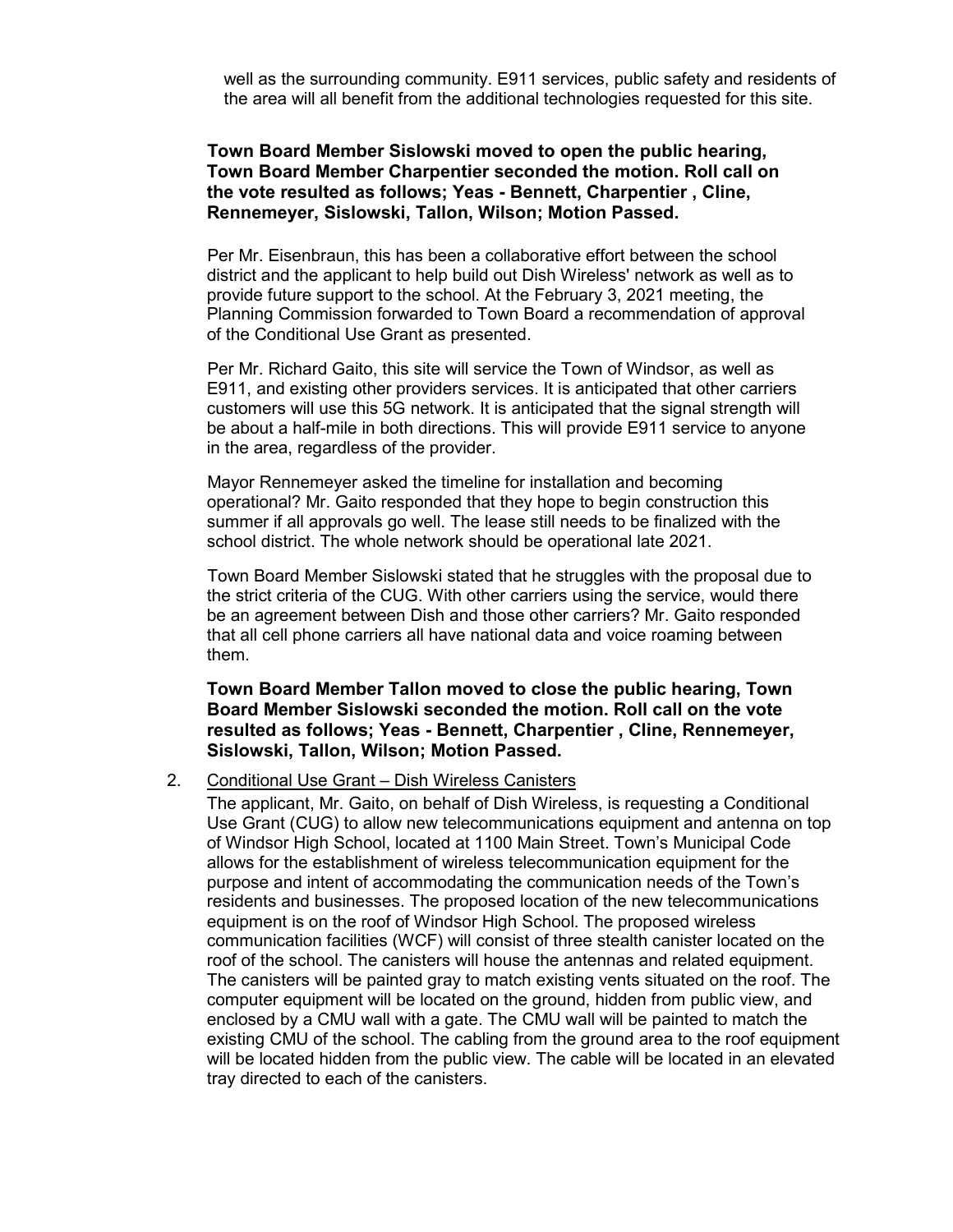Approval of the CUG request, along with an approved site plan, would allow for the construction of wireless communications canisters and associated ground equipment. Staff is currently reviewing a site plan submitted by the applicant.

#### **Standards and Requirement for Conditional Use Grants**

Section 16-7-50 of the Municipal Code outlines the factors to be evaluated prior to granting of a conditional use.

#### **1. The character and quality of the area in which the use will be located.**

The subject property is located between 10th and 11th street, and north of SH 392/Main Street. The subject site is generally surrounded by school facilities, open space and the Police Station and Recreation Center to the west. The north side is bordered by the Greeley Number 2 Canal.

## **2.The physical appearance of the use, including suitability of architectural and landscaping treatment.**

The overall property is the existing Windsor High School and the proposed WCF will consist of three stealth canisters located on the southeast roof of the school. The canisters will house the antennas and related equipment. The canisters will be painted gray to match existing HVAC equipment already situated on the roof. The accessory computer equipment will be located on the ground, hidden from public view, and enclosed by a CMU wall with a gate. The CMU wall will be painted to match the existing CMU of the school. The cabling from the ground area to the roof equipment will be located hidden from the public view. The cable will be located in an elevated tray directed to each of the canisters.

## **3. Appropriate location of the building or buildings on the lot.**

The exact location on the property has been determined by a collaborative effort between the school district, Dish Wireless and Tower Engineer Professionals. The proposed canisters and supporting equipment will be located painted to blend in with other existing roof equipment, while the supporting equipment will be behind matching CMU walls.

## **4. Adequate provision of parking, loading and circulation facilities.**

Access to the facility will remain unchanged from what the school already has in place for circulation. No permanent parking is proposed.

## **5.Potential effect of the use upon off-site vehicular and pedestrian traffic circulation, with particular reference to potential traffic congestion.**

The facility is unmanned and does not permit public access. After construction, the facility will only be accessed for routine maintenance and servicing. The new WCF will not contribute to increased vehicular traffic congestion.

## **6.Potential effect of the use on storm drainage in the area.**

No drainage issues are expected from the additional WCF or supporting ground equipment.

## **7. Adequacy of planting screens where necessary.**

No landscaping is proposed with this application as the building and walls screen all ground equipment from the public view.

## **8.Provision of operational controls where necessary to avoid hazardous conditions or eliminate potential air or water pollutants or other noxious influences.**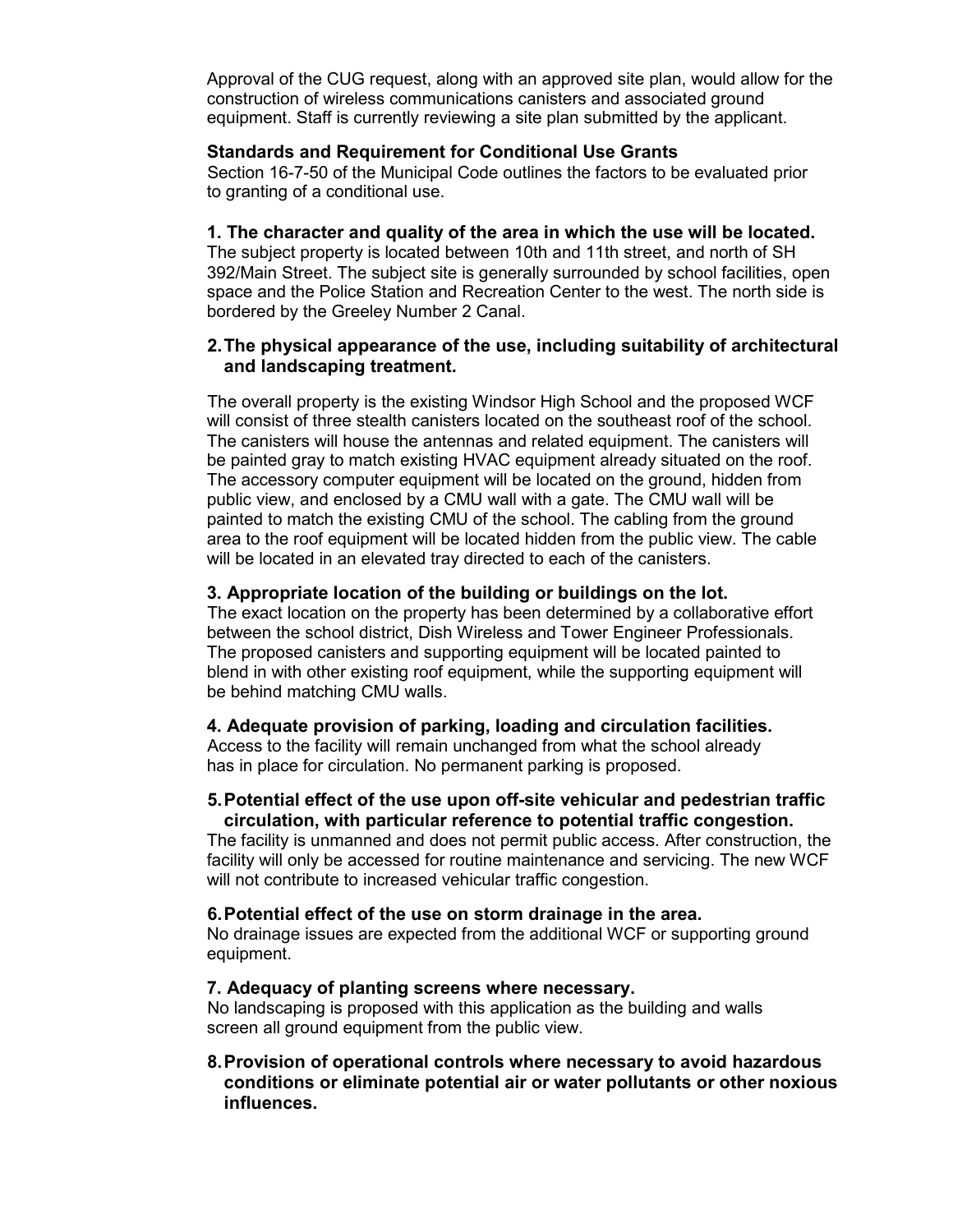The facility does not include the use or storage of hazardous or noxious material.

#### 9. **The general compatibility of the proposed use with the area in which it is to be located.**

Subject property is zoned Single Family Residential (SF-1). The exact location on the property has been determined by a collaborative effort between Weld RE-4 and Dish Wireless. The site has been designed with minimal visual impacts through stealth canister design and matching CMU walls. The proposed site will become a critical component for seamless service for the Town of Windsor, as well as the surrounding community. E911 services, public safety and residents of the area will all benefit from the additional technologies requested for this site.

Per Mr. Eisenbraun, nothing further to add.

**Town Board Member Sislowski moved to approve the conditional use grant, Town Board Member Tallon seconded the motion. Roll call on the vote resulted as follows; Yeas - Bennett, Charpentier , Cline, Rennemeyer, Sislowski, Tallon, Wilson; Motion Passed.**

3. Resolution No. 2021-13 A Resolution Approving an Agreement for Economic Incentives between the Town of Windsor and Quorum Prosthetics

Per Ms. Young, this resolution is for an incentive approval request for Quorum Prosthetics. The equipment project will cost roughly a total of \$410,000.00. In 2020, a letter of request was received by the town for a personal property tax rebate. The total rebate would equal \$3,860.00 over a ten year period.

**Town Board Member Tallon moved to approve Resolution No. 2021-13, Mayor Pro Tem Bennett seconded the motion. Roll call on the vote resulted as follows; Yeas - Bennett, Charpentier , Cline, Rennemeyer, Sislowski, Tallon, Wilson; Motion Passed.**

## D. COMMUNICATIONS

- 1. Communications from Town Attorney
- 2. Communications from Town Staff

Per Mr. Lucas, there is a snow forecast for the weekend that potentially could drop around 30 inches of snow. Staff is meeting to begin preparations on tackling snow removal.

Per Mr. Eisenbraun, expressed thanks to the people who joined the Eastman Park visioning meeting held last week.

Per Chief Klimek, the Polar Plunge is coming up on March 27th and everyone who can join is encouraged to do so. Windsor was recently awarded a grant to support a Police Officer mental health program.

3. Communications from Town Manager